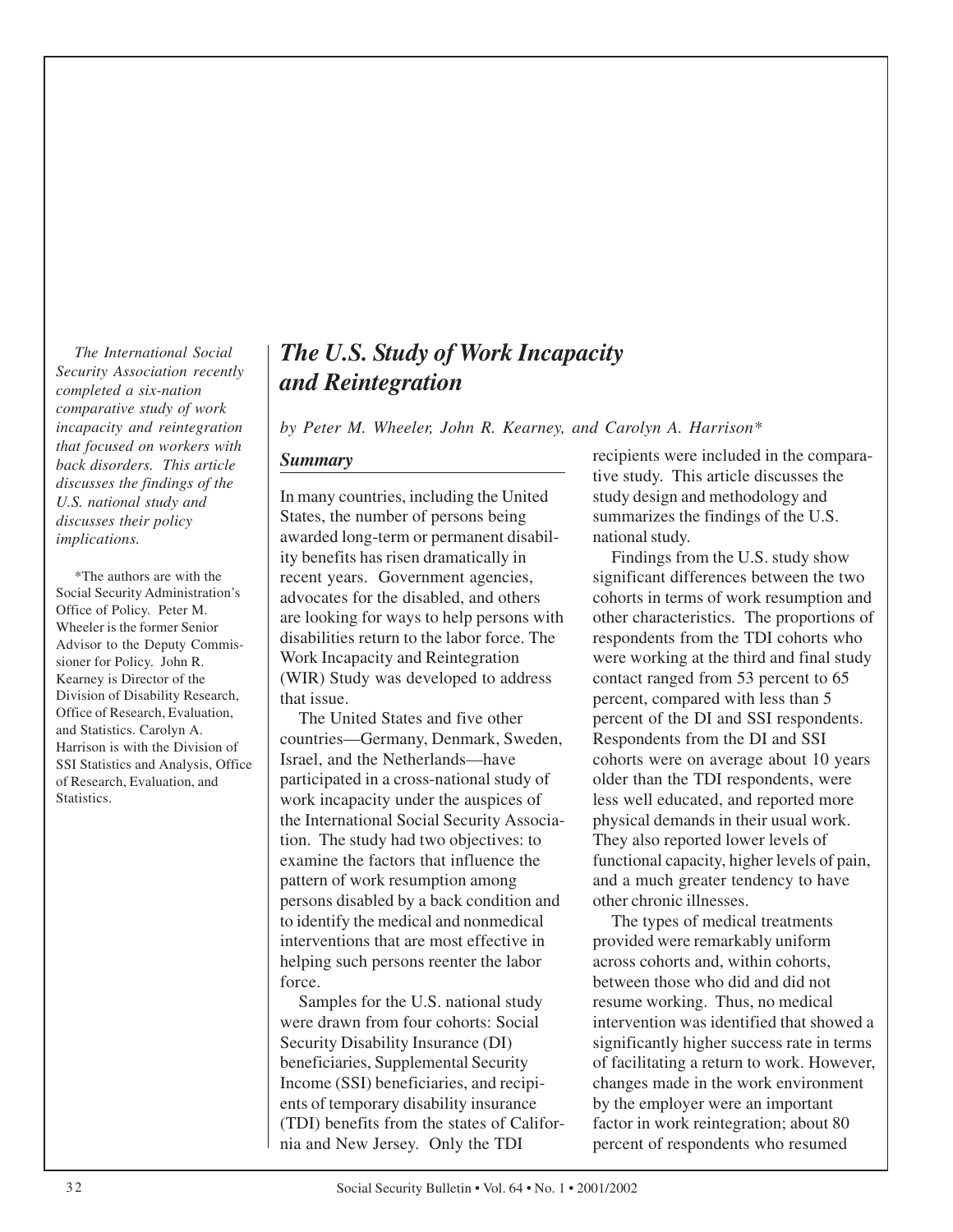working did so with the help of workplace accommodations. In addition, since respondents with fewer physical demands in their job were more likely to return to work, there appears to be some potential for job retraining as a means of promoting a return to work. The Social Security Administration should consider these findings in developing strategies to help disabled workers reenter the labor force.

# *Introduction*

In the United States, as in many other countries, the number of individuals applying for and being awarded long-term or permanent disability benefits grew substantially during the 1990s. Most nations are attempting to understand the reasons for the trend and to determine what the near- and long-term trend might be so that financial impacts can be assessed. Government agencies, advocates, and others—together with individuals who have severe impairments—are seeking ways to help disabled persons to remain in the labor force or, once having left, to return to work. Simply stated, work is central to one's ability to achieve self-sufficiency, and effective efforts to return people with disabilities to work are being made throughout the world.

The United States, Germany, Denmark, Sweden, Israel, and the Netherlands participated in a crossnational study of work incapacity and reintegration (WIR) under the auspices of the International Social Security Association (ISSA). The ISSA Research Board began the study in 1994 on the advice of the six-nation steering committee of which the United States was a major participant and proponent. It was the most ambitious research study undertaken by ISSA within the past decade.

The international designers of the comparative study decided to focus on a specific group of disabled workers, recognizing that individuals with different impairments may successfully recover or return to work through different interventions. Workers with back disorders were selected because they constitute a large proportion of disability beneficiaries in all countries, and existing information suggests that there is a greater potential for successful intervention among persons in that group.

Although the study drew on various elements of the problem of work incapacity and reintegration in constructing its theoretical model and research design, it concentrated on interventions, incentives, and disincentives aimed at returning beneficiaries to work. That focus carried over to all aspects of the project's development and implementation.

At the conclusion of the study, a cross-national analysis was performed. An international data management center was established to process data from each

country, including the results of all of the cohorts from the six countries.<sup>1</sup> A technical expert panel met and provided input and suggestions to improve the analysis. The results of the study were published in 2001.<sup>2</sup>

In addition to the cross-national report, each country produced a report of its national findings. This article:

- Reviews the core design and methodology of the international study,
- Discusses how the core design was adapted for the U.S. study to account for differences between U.S. disability programs and those in other countries, and
- Presents the findings of the U.S. study and their policy implications.

# *Design and Methodology of the International Study*

As discussed above, the objectives of the study were to examine the factors that affect work resumption by persons disabled by a back condition and to identify the medical and nonmedical interventions that are most successful in helping those persons return to work. The study involved an initial survey and two follow-up surveys over a period of approximately 2 years.

Differences in benefit structures and language present difficulties for any cross-national social security research project. To standardize the description of benefit programs across the six countries, benefits available immediately upon onset of work incapacity, regardless of how long they could be paid, were referred to as sickness benefits; long-term benefits paid only some time after onset, whether or not preceded by sickness benefits, were referred to as disability benefits.

*Core Design.* To produce sound results that would be comparable across countries, each of the six countries agreed to follow a core design. The design developed by the ISSA steering committee and research experts from participating countries incorporated the following critical elements that were common to all of the national studies:

- The sample size contained a minimum of 300 cases that were monitored throughout the entire observation period.
- Persons selected for the sample selection had to:
- —be unemployed because of disability for at least 3 months;
- —have a back disorder with a diagnosis (International Classification of Disease) code of 720, 722, or 724; and
- —be age 59 or younger.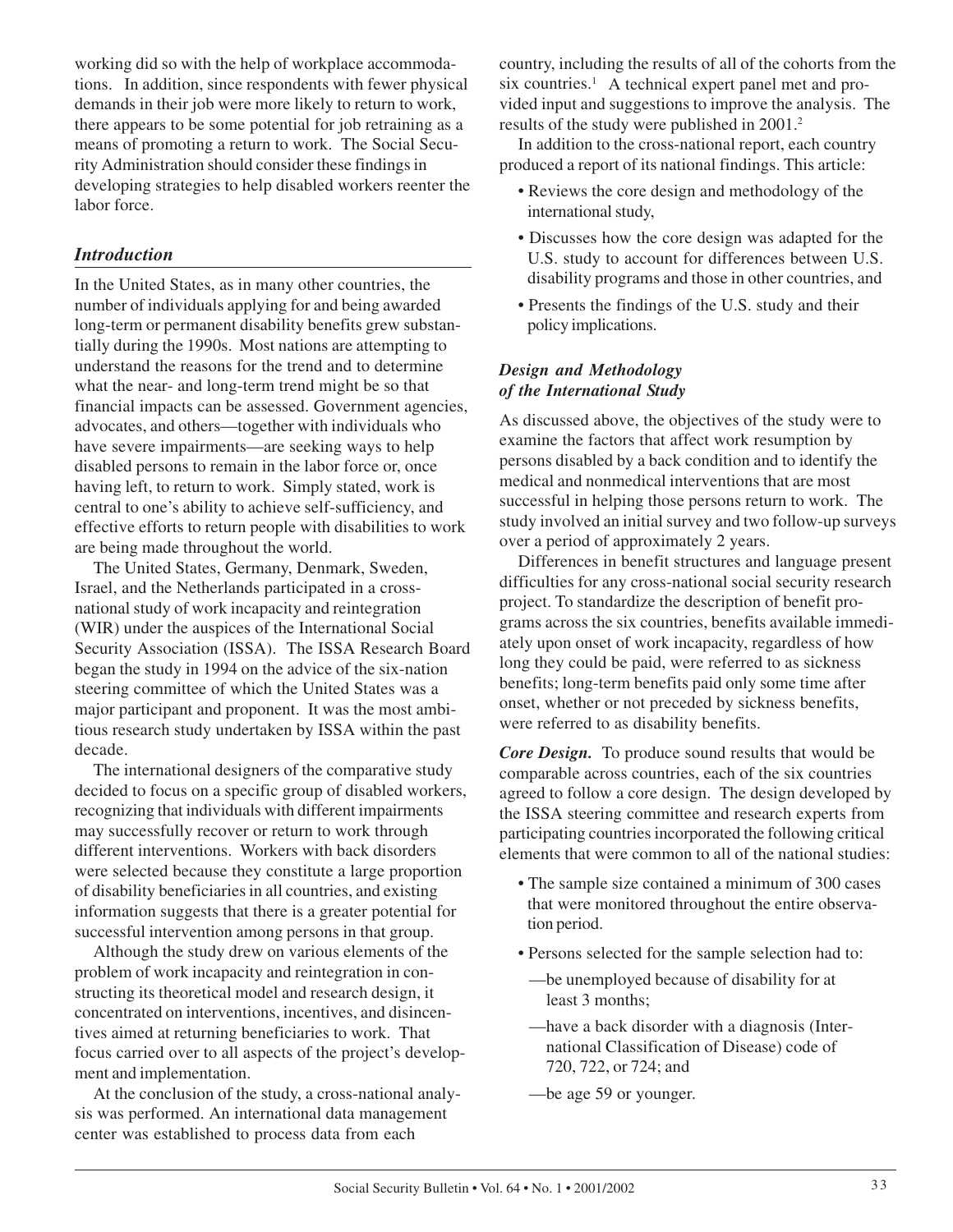- Cases were followed for approximately 2 years to monitor interventions and their outcomes. Initial baseline data were collected 3 months after work stoppage; follow-up interviews were conducted 1 year after the initial work stoppage and again after 2 years.
- Each country collected data using a common core instrument and approach to collecting data.

Variations in the core design were acceptable, however, to account for differences in the countries' programs.

*Measurement of Outcomes.* Because the project was intended to examine return-to-work initiatives for persons receiving some form of disability benefits, the subjects' benefit status was identified as a relevant outcome in addition to the obvious measure of full or partial work resumption. Therefore, the outcomes covered during and at the end of the observation period included doing paid work (timing, type, duration, and so on), receipt of benefit (type of program, duration), participation in a rehabilitation program (timing), and others (for example, death). To assess the impact of medical interventions, changes in health conditions and functional limitations were measured as well.

# *Implementation*

National research teams started the preparations for selecting cohorts in October 1994. That process took 6 months to complete because of the complexities in planning and data collection in some countries. Construction of the cohort and first measurement (T1, as soon as possible after 3 months of work incapacity) occurred in the six countries from May 1995 until September 1996. The second measurement (T2, about 1 year after the onset of work incapacity) was completed in August 1997. The final measurement (T3, 2 years after onset) was completed in September 1998. Information on cohort characteristics, interventions, and outcomes was measured by a variety of techniques, including interviews with the disabled person, collection of data from social security program administrators, and interviews with attending physicians.

The WIR project and the six-nation comparative study provided a unique opportunity to assess the application and outcome of interventions used to stimulate resumption of work for persons receiving sickness or disability benefits. The separate national studies have already contributed to a better understanding of the conditions that affect successful reintegration for persons receiving sickness or disability benefits. The project's multinational framework, in which largely independent national research teams carried out national studies with a shared core research design, allowed the sponsors to gain

greater insight into the problems of work incapacity and reintegration than they would have from a series of fully independent national studies. The experience of the project's steering committee in implementing its unique research design will also assist others interested in crossnational social security research and, hopefully, will stimulate future collaborative studies of this type.

# *Differences Between U.S. Disability Programs and Those in Other Countries*

The United States is the only participating country that does not have a disability program that is administered by the national government and provides both temporary and permanent disability benefits. For example, in Sweden, the employer is required to provide sickness benefits for the first 14 days of incapacity, and the National Social Insurance Board pays 80 percent of lost income from day 15 up to 1 year and 70 percent thereafter.

By contrast, the U.S. disability system is composed of many programs, both public and private. The two largest programs are SSA's Disability Insurance (DI) and Supplemental Security Income (SSI) programs. Those programs provide benefits to individuals who are severely disabled, are unable to perform substantial gainful activity, and have a disability that is expected either to last for at least 12 months or to result in death. The DI program is a social insurance program based on work contributions, and benefits are not payable until the sixth month following the onset of disability. The SSI disability program uses the same definition of severe disability, and payouts are based on need subject to income and resource limits.

Temporary or partial disability programs in the United States are privately rather than publicly operated, with two exceptions. First, workers who are injured in connection with their job may receive benefits through state-administered workers' compensation (WC) programs, starting with the date of injury. WC programs vary from state to state in requirements for coverage and in the types and amounts of benefits provided. Currently, 55 WC programs are operating throughout the United States, covering 88 percent of the employed wage and salary labor force. Second, social insurance programs that partially compensate for the loss of wages stemming from a temporary, nonoccupational disability are available in five states (California, Hawaii, New Jersey, New York, and Rhode Island). The maximum duration of benefits varies between 26 and 52 weeks.

Despite significant differences between disability programs in the United States and those in the other countries, however, the individuals studied were very similar in terms of impairment and work stoppage due to the impairment.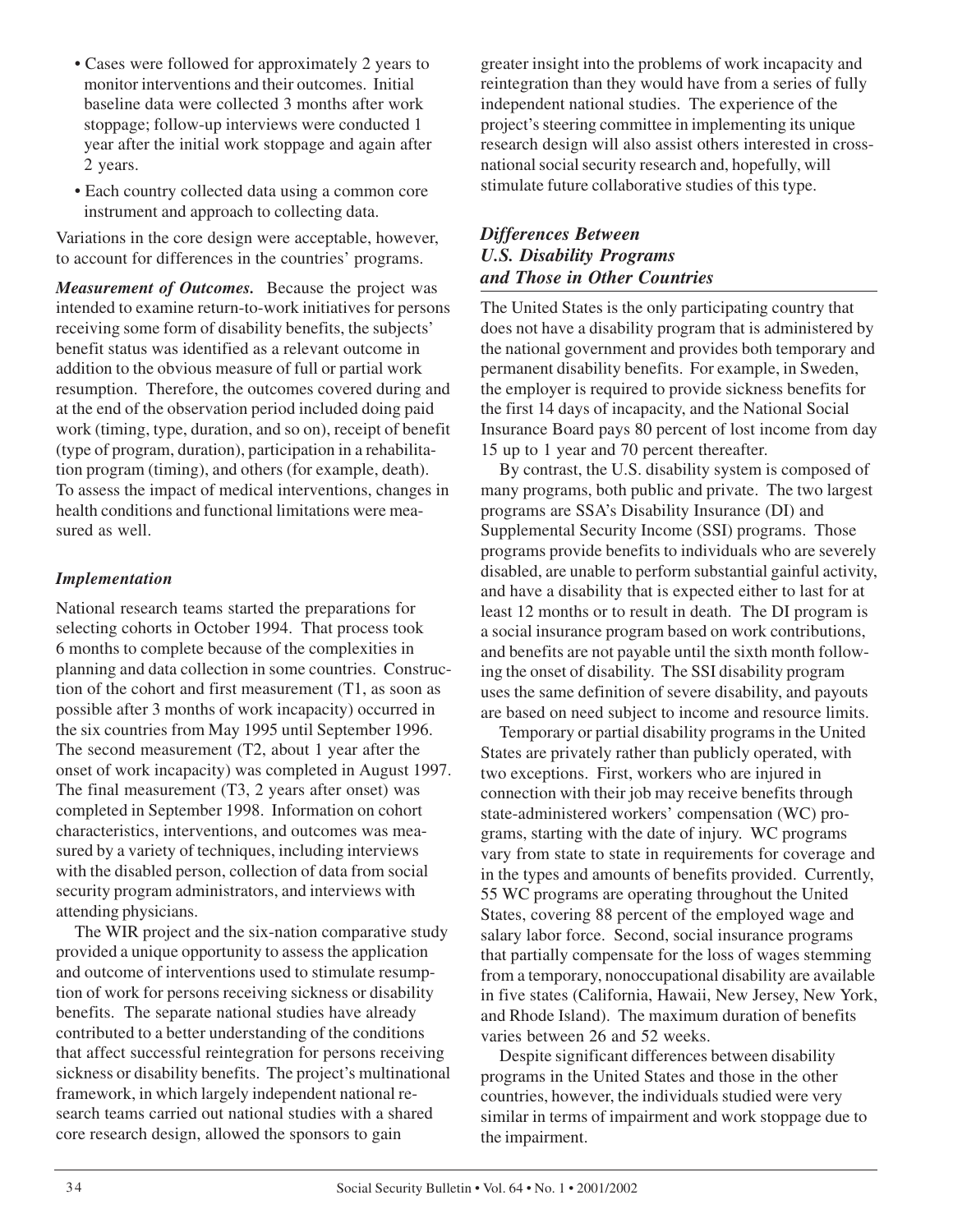# *Design and Methodology of the U.S. Study*

For several reasons, SSA was unable to select sample cases from its administrative databases that met all of the above core design requirements for the comparative survey. Since the DI program has a 5-month waiting period, potential respondents could not be selected for an initial contact approximately 3 months after work stoppage. Also, the SSI program does not have a waiting period, but many applicants do not file for benefits immediately upon becoming disabled, and the disability determination process for both programs often takes months to complete. Finally, the SSI program is meanstested, and beneficiaries do not represent a cross-section of the disabled population but only those with extreme financial needs.

To obtain a sample of recently disabled individuals representative of all segments of the population, SSA requested samples from state agencies that administer WC and temporary disability insurance (TDI) programs. Two state agencies—the New Jersey Department of Labor (DOL) and the California Employment Development Department (EDD)—agreed to identify potential respondents and forward a letter inviting them to participate in the study. The New Jersey DOL administers the state's TDI program, and the California EDD administers the largest TDI program in the United States. Both state agencies identified samples of TDI beneficiaries who met the criteria for selection, and subsamples of volunteers who could be reached by telephone were selected from those groups. Since the state samples did not include WC recipients, there may have been a limited number of respondents from the state cohorts whose impairments were work related. The California and New Jersey TDI cohorts were used in the international study.

The U.S. study also included two other cohorts recently entitled SSI and DI beneficiaries who were selected from SSA's administrative files. The initial contact with most of those beneficiaries could not be made at 3 months following work stoppage. Furthermore, only limited information about the influence of various interventions on work resumption could be secured, since a small number of beneficiaries from those programs ever return to work. Thus, for the DI and SSI disability cohorts, the core design contact after 3 months of nonwork could not be followed. Members of those cohorts were contacted at the earliest feasible time, which ranged from 4 to 10 months after onset of disability. Nonetheless, the samples provide a broad perspective with regard to the characteristics of individuals who became disabled because of a back disorder.

A substantial percentage of those who apply for and are awarded DI benefits and SSI disability benefits allege that they are unable to work because of back problems. Recent information about back impairments in work injury situations indicates that there is a significant link between lower back pain and absence from work. In 1997, there were 1.8 million instances of nonfatal occupational injuries and illnesses within U.S. private industry that led to absences from work beyond the day of the incident. More than 40 percent of the injuries and illnesses resulting in time away from work were sprains or strains, most often involving the back. Lost workdays for back-related injuries and illnesses totaled more than 10.8 million in 1997 alone, with nearly 20 percent of back pain sufferers missing more than 30 workdays per year.<sup>3</sup>

# *Findings of the U.S. Study*

The WIR study was designed to measure characteristics that may affect both work incapacity and the potential to return to work. Researchers therefore recorded demographic and household characteristics, information related to work and employment, and information pertaining to medical condition. Most important, they gathered information on medical and nonmedical interventions. Those findings are presented below.4

# *Work Resumption*

The pattern of work resumption among DI beneficiaries was similar to that of SSI beneficiaries. Although the percentages of resumers increased slightly between T1 and T3, they remained below 5 percent for both programs (see Table 1). By contrast, more than half of the respondents from the California TDI (CATDI) sample and over 65 percent of those from the New Jersey TDI (NJTDI) sample were working at T3.

The proportion of respondents from the NJTDI sample who had returned to work at T1 (70.5 percent) was almost twice that from the CATDI sample. The T1 interview for both cohorts was conducted between 4

# **Table 1.**

# **Timing of respondents' return to work after onset of work incapacity**

| Timing                                | DΙ  |     | SSI CATDI | NJTDI |
|---------------------------------------|-----|-----|-----------|-------|
| Four to 10 months after<br>onset (T1) | 3.3 | 1.3 | 36.9      | 70.5  |
| About 1 year after<br>onset (T2)      | 3.3 | 3.2 | 55.4      | 74.5  |
| Two years after<br>onset (T3)         | 4.7 | 4.5 | 53.1      | 65.8  |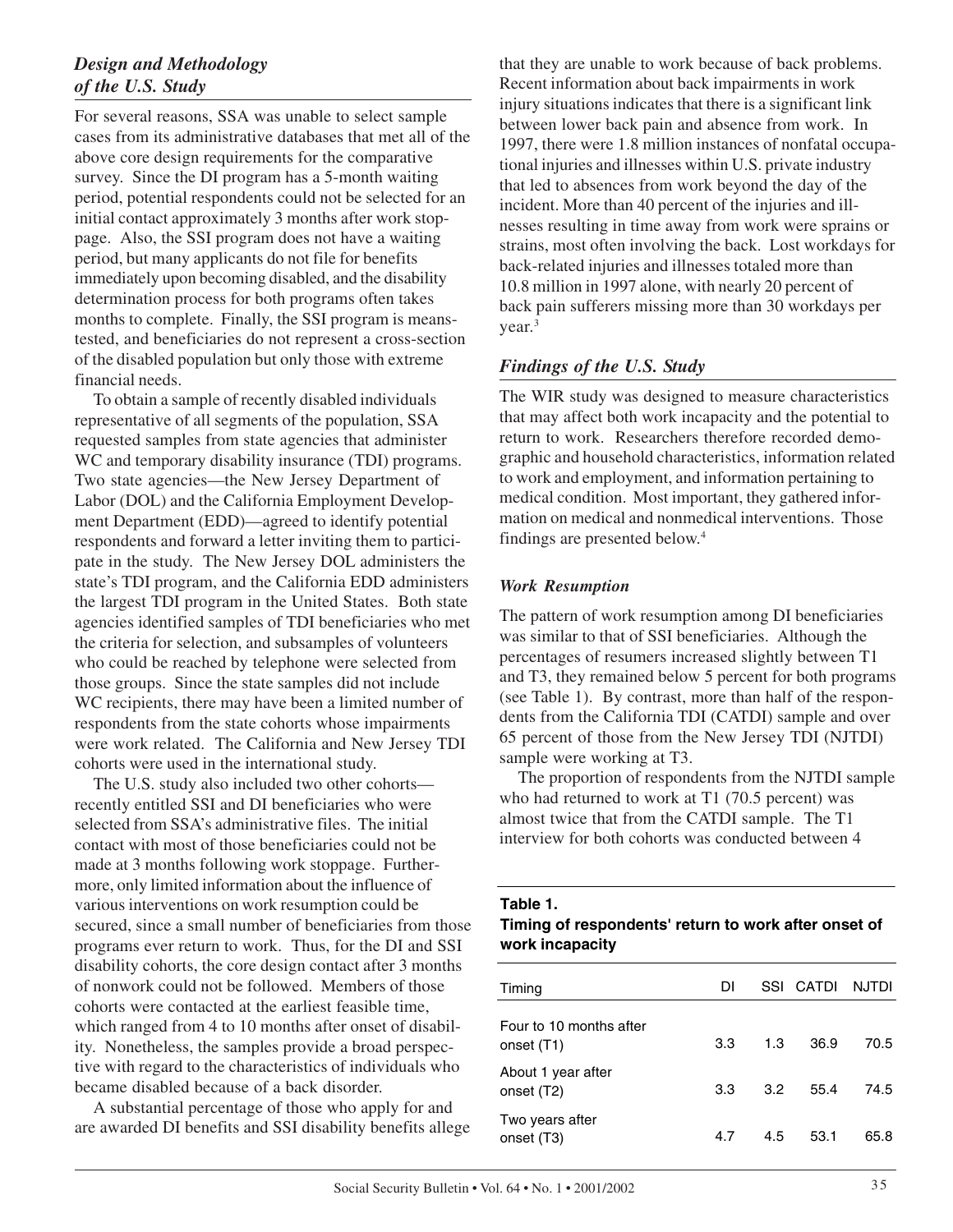months and 10 months following the onset of disability. TDI benefits are payable for up to 6 months in New Jersey and up to 12 months in California. Thus, respondents from the CATDI sample were much more likely than those from the NJTDI sample to have been in benefit status at the time of the T1 interview. That may have influenced the percentages of respondents who had returned to work at that point. The difference in outcomes had narrowed considerably by the time the T3 interview was conducted.

The percentages of respondents from both TDI samples who were working at T2 were slightly higher than at T3. Although that finding indicates that all resumers could not sustain the work effort, the vast majority were still working 2 years after the initial onset of disability. A similar trend was observed in two other countries—Germany and the Netherlands.<sup>5</sup>

Tables displayed in this article that compare variables for work resumers and nonresumers do so only for the TDI cohorts. No meaningful comparisons could be made for the DI and SSI cohorts because only a small number of them returned to work.

# *Demographic and Household Characteristics*

To obtain a clearer demographic profile of the respondents in each of the four cohorts, we examined six characteristics: age, sex, education, nationality, native language, and household composition. Table 2 shows the

# **Table 2.**

#### **Demographic and household characteristics of respondents**

|                                     | All respondents<br>(percentage distribution) |      |              |              | Resumers <sup>a</sup><br>(percentage reporting) |             |
|-------------------------------------|----------------------------------------------|------|--------------|--------------|-------------------------------------------------|-------------|
| Characteristic                      | DI                                           | SSI  | <b>CATDI</b> | <b>NJTDI</b> | <b>CATDI</b>                                    | <b>NJDI</b> |
| Age                                 |                                              |      |              |              |                                                 |             |
| 50-59                               | 84.4                                         | 66.2 | 29.2         | 27.0         | 42.1                                            | 67.5        |
| 40-49                               | 10.4                                         | 20.9 | 35.8         | 32.4         | 55.9                                            | 66.7        |
| 30-39                               | 5.2                                          | 10.1 | 25.4         | 36.5         | 63.6                                            | 66.7        |
| 20-29                               | $\mathbf 0$                                  | 2.9  | 9.6          | 4.1          | 48.0                                            | 50.0        |
| Mean                                | 54.0                                         | 51.0 | 43.0         | 43.0         | 42.0                                            | 43.0        |
| Sex                                 |                                              |      |              |              |                                                 |             |
| Men                                 | 64.6                                         | 48.1 | 47.3         | 38.3         | 52.9                                            | 66.7        |
| Women                               | 35.4                                         | 51.9 | 52.7         | 61.7         | 53.3                                            | 65.2        |
| Education (highest grade completed) |                                              |      |              |              |                                                 |             |
| Grade school                        | 7.2                                          | 14.2 | 6.2          | 4.8          | 56.3                                            | 28.6        |
| Middle school                       | 18.6                                         | 33.8 | 4.7          | 6.2          | 50.0                                            | 33.3        |
| High school                         | 52.1                                         | 39.9 | 41.2         | 46.6         | 49.1                                            | 69.1        |
| 2-year college                      | 13.9                                         | 8.1  | 30.0         | 24.0         | 50.7                                            | 65.7        |
| 4-year college                      | 4.1                                          | 3.4  | 14.4         | 13.0         | 64.9                                            | 73.7        |
| Graduate school                     | 4.1                                          | 0.7  | 3.5          | 5.5          | 66.7                                            | 75.0        |
| Nationality                         |                                              |      |              |              |                                                 |             |
| Native born                         | 94.3                                         | 83.2 | 81.9         | 83.9         | 52.1                                            | 69.6        |
| Foreign born                        | 5.7                                          | 16.8 | 18.1         | 16.1         | 57.5                                            | 45.8        |
| Native language                     |                                              |      |              |              |                                                 |             |
| English                             | 92.9                                         | 77.3 | 83.4         | 84.6         | 52.3                                            | 69.1        |
| Other                               | 7.1                                          | 22.7 | 16.6         | 15.4         | 58.1                                            | 47.8        |
| Household composition               |                                              |      |              |              |                                                 |             |
| Lives alone                         | 61.5                                         | 24.8 | 23.3         | 18.7         | 55.8                                            | 76.0        |
| Lives with partner only             | 22.3                                         | 20.2 | 48.9         | 46.3         | 60.6                                            | 59.7        |
| Lives with partner and children     | 3.4                                          | 21.1 | 5.4          | 11.2         | 58.3                                            | 73.3        |
| Lives with children only            | 12.8                                         | 33.9 | 22.4         | 23.9         | 48.0                                            | 56.3        |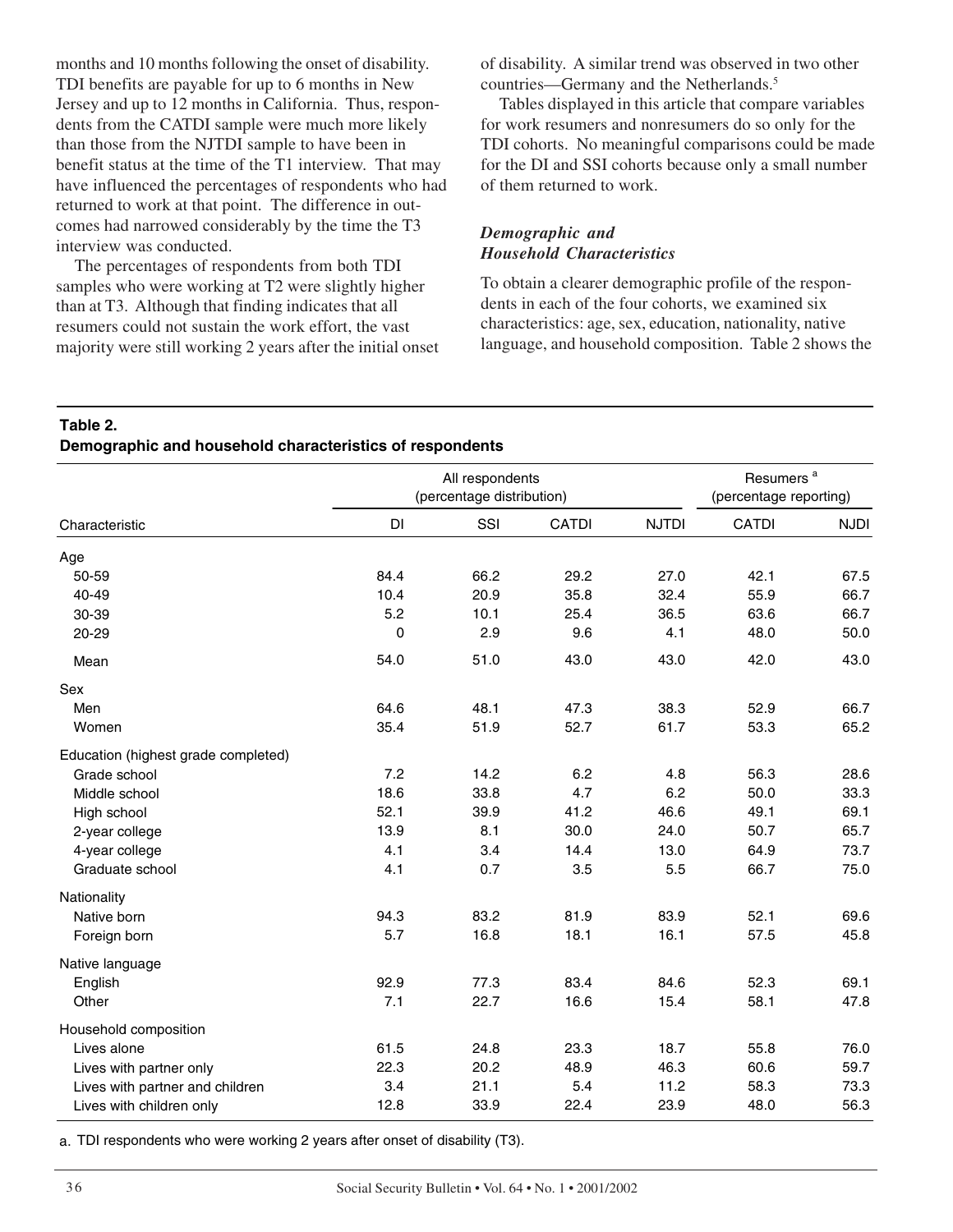distribution of respondents among those demographic characteristics and the percentages from the two TDI cohorts who were working at T3.

*Age*. The mean age of respondents who became entitled to DI and SSI benefits (54 and 51, respectively) was about 10 years older than that of respondents who became entitled to TDI benefits (age 43 for each cohort). About two-thirds of those from the SSI cohort and more than 80 percent from the DI cohort were 50 59; less than 30 percent from each of the TDI cohorts were in that age group. The dramatic difference in outcome may result in part from the age at onset. However, age did not appear to be an important factor among respondents from the TDI cohorts who were working at T3. The mean age of resumers was approximately the same as that of nonresumers.

*Sex*. The majority of respondents from the SSI sample and both TDI samples were women, but the respondents from the DI sample were predominantly men (64.6 percent). That finding is not surprising, since 58.3 percent of all DI beneficiaries are men. The percentages of men and women from both TDI samples who were working at T3 were almost identical.

*Education.* Respondents from both TDI samples had much higher levels of educational achievement than those from the DI and SSI samples. Almost half of the SSI respondents did not complete high school, and only 4.1 percent were college graduates. Although most of the DI respondents had completed high school, only 8.2 percent had graduated from college. By contrast, almost half of the respondents from both TDI samples had some postsecondary education, and close to 20 percent from each cohort had completed college.

At least 49 percent of the respondents from each level of educational achievement in the CATDI sample were working at T3. Those with at least 4 years of college were more likely to return to work, but the difference between that group and those with less education was not statistically significant. That pattern was similar to the one for respondents from the NJTDI sample. However, the proportion of NJTDI respondents with less than a high school education who were working at T3 was less than half that of those who had a high school diploma. That difference is significant. It suggests that unskilled workers with back impairments may have greater difficulty returning to work, but that finding is not conclusive since it applies only to the New Jersey sample.

*Nationality and Native Language.* The percentages of respondents who were born outside the United States and of those whose native language was other than English were similar for all cohorts except DI

beneficiaries. Respondents from that cohort were more likely to have been born in the United States and have English as their native language. That trend is to be expected, since the requirements for entitlement to DI benefits are more difficult to meet.

Respondents from the NJTDI sample who were native born or whose native language was English were more likely to be working at T3 than those who were foreign born or whose native language was other than English. However, no such pattern was evident for respondents from the CATDI sample.

*Household Composition.* Household composition varied considerably among the four cohorts. Over 60 percent of respondents from the DI sample were living alone, compared with one-quarter or less from the other cohorts. Respondents from the SSI sample were more likely to be living with their children only, and almost half of the respondents from each of the TDI cohorts were living with a partner (spouse, friend, and so on) only.

The patterns of work resumption by household composition are entirely different for the two TDI samples. There does not appear to be any correlation between household composition and the tendency to return to work.

# *Work and Employment*

*Income.* An important motivating factor in the decision to return to work or apply for long-term disability benefits is the amount of income lost because of work stoppage. Thus, study respondents were asked to provide information about their income before they stopped working (T0) and at the final contact 2 years later (T3). Over 90 percent of DI beneficiaries and TDI recipients were receiving earned income when they became disabled, compared with only 68.8 percent for SSI beneficiaries (see Table 3). In addition, between 18.9 percent and 29.3 percent of respondents from all cohorts had other income, primarily sick pay, workers' compensation, veterans' benefits, and miscellaneous sources such as housing subsidies, rental income, and alimony.

Income dropped substantially for DI beneficiaries (36.1 percent), SSI beneficiaries (45.6 percent), and TDI recipients (44.7 percent for those from California and 41.6 percent for those from New Jersey) who were not working at T3. The income of CATDI respondents who were working at T3 also fell, by about 10 percent, perhaps because of changes in occupation or reduced work hours. Earnings for NJTDI recipients who were working at T3 increased by more than 15 percent. Since these figures were not adjusted for inflation, the actual changes were greater than what is reflected in Table 3.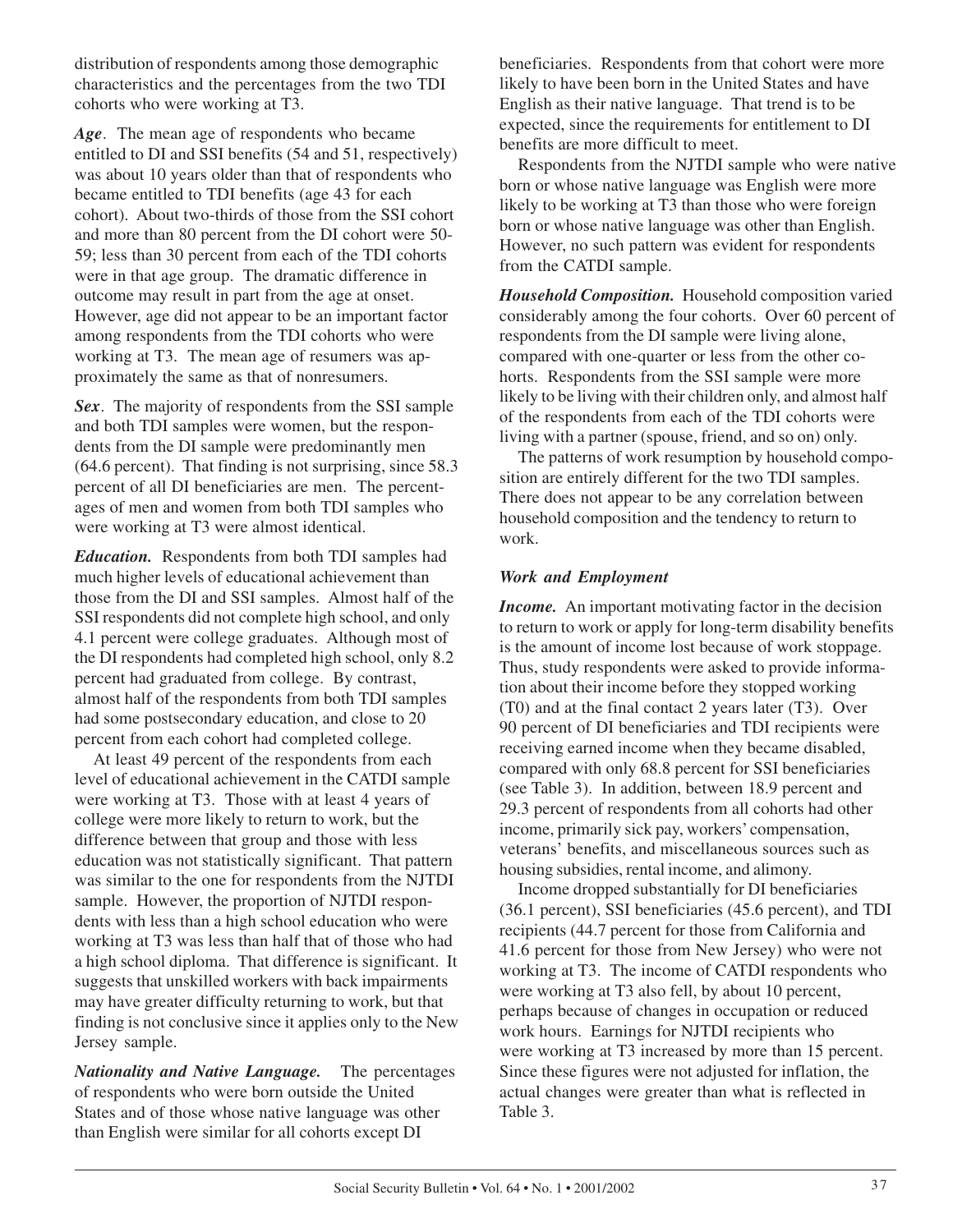*Occupation.* To determine whether any correlation could be established between occupation and work status at T3, respondents were asked to state their occupation at the onset of disability. The most common occupational categories for respondents from the DI and SSI samples were craft or trade work and factory work or truck driving (see Table 4). Craft or trade work was also a common occupation for respondents from both TDI samples. However, the proportion of respondents from each of those cohorts who reported that they were professional, technical, or clerical workers was considerably higher than the proportion from either the DI or SSI cohort.

Almost one-third of the SSI respondents stated that they had no work history. Unlike the DI and TDI programs, which base entitlement on work, eligibility for the SSI program is based on need, and no work history is necessary.

The proportions of managers, professionals, clerical workers, and craft or trade workers from the NJTDI sample who were working at T3 all exceeded 80 percent. By contrast, the proportions of service or sales workers and of factory workers or truck drivers who were working at T3 were less than 40 percent. The trends from the CATDI sample appeared to be similar, but the differences were not statistically significant.

*Work-Related Demands.* The types of work-related demands reported by respondents from the SSI sample differed from the other cohorts in that those respondents were much less frequently required to display a high level of skill, creativity, the ability to make independent decisions, or the ability to decide independently how to work (see Table 5). Respondents from both TDI samples reported much less frequently than those from the DI and SSI samples that they were required to do strenuous physical work, work in twisted positions, or move heavy objects.

Respondents from the CATDI sample who were working at T3 generally reported fewer work-related demands than did those who were not working. However, the only difference that was statistically significant was that work resumers were less frequently required to work in twisted positions.

There were several statistically significant differences in responses to questions about work demands on the part of respondents from the NJTDI sample who were working at T3. A significant portion of work resumers reported that they were allowed to decide independently how to work and that they were free from conflicting demands. On the other hand, they were less likely to be asked to do strenuous physical work, do an excessive amount of work, work in twisted positions, or move heavy objects.

*Changes in Hours Worked, Wages, and Occupation.*  Disabled workers often find it necessary to make considerable adjustments in their work patterns in order to reenter the labor force. Those adjustments include their occupation, the number of hours they work, and the amount of pay they receive. Many respondents from both the CATDI and NJTDI cohorts changed the number

# **Table 3.**

#### **Income of respondents before and 2 years after they stopped working**

| Characteristic                            | DI      | SSI     | <b>CATDI</b> | <b>NJTDI</b> |
|-------------------------------------------|---------|---------|--------------|--------------|
| Before work stopped (T0)                  |         |         |              |              |
| Percentage with earned income             | 93.4    | 68.8    | 97.3         | 97.3         |
| Percentage with other income <sup>a</sup> | 18.9    | 29.3    | 23.1         | 20.8         |
| Mean income (dollars)                     | 2,152   | 1,197   | 2,041        | 1,793        |
| Two years after work stopped (T3)         |         |         |              |              |
| Mean income (dollars)                     |         |         |              |              |
| Resumers <sup>b</sup>                     | n.a.    | n.a.    | 1,831        | 2,071        |
| Nonresumers <sup>c</sup>                  | 1,375   | 651     | 1,129        | 1.048        |
| Percentage change in                      |         |         |              |              |
| mean income, T0 to T3                     |         |         |              |              |
| Resumers <sup>b</sup>                     | n.a.    | n.a.    | $-10.3$      | 15.5         |
| Nonresumers <sup>c</sup>                  | $-36.1$ | $-45.6$ | $-44.7$      | $-41.6$      |

NOTE: n.a. = not applicable.

a. Other income includes sick pay, workers' compensation, veterans' benefits, and miscellaneous sources such as housing subsidies, rental income, and alimony.

b. TDI respondents who were working 2 years after onset of disability.

c. Respondents who were not working 2 years after onset of disability.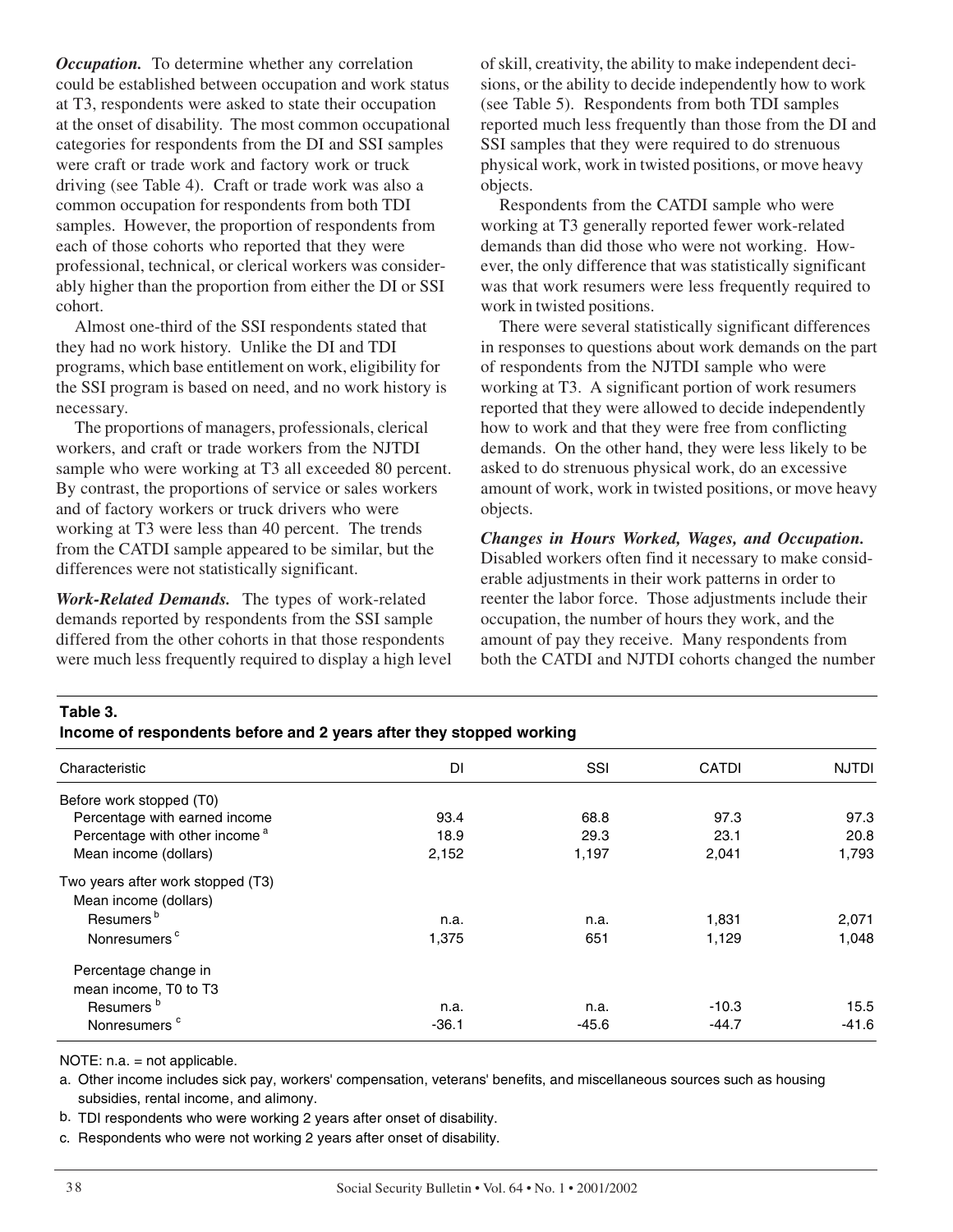of hours that they worked, but the pattern of change was not consistent (see Table 6). Although most of those from the CATDI sample who changed worked fewer hours, respondents from the NJTDI sample reported the opposite. Over 27 percent increased their hours of work, and only 11 percent worked fewer hours.

Half of the respondents from the NJTDI sample were receiving higher wages. That finding clearly represents

not only pay increases over the study period for those who did not change their hours but also increased hours of work. The same pattern is apparent among respondents from the CATDI sample: only 14.5 percent worked more hours, but 37 percent reported higher pay.

Large proportions of respondents from both samples changed their occupation. However, the majority of respondents returned to work at the same occupation.

#### **Table 4. Occupation of respondents**

|                                | All respondents<br>(percentage distribution) |      |              |              | Resumers <sup>a</sup><br>(percentage reporting) |              |
|--------------------------------|----------------------------------------------|------|--------------|--------------|-------------------------------------------------|--------------|
| Occupation                     | <b>DI</b>                                    | SSI  | <b>CATDI</b> | <b>NJTDI</b> | <b>CATDI</b>                                    | <b>NJTDI</b> |
| No work history                | 0                                            | 32.5 | 0            | 0            | 0                                               | 0            |
| Manager                        | 5.5                                          | 1.9  | 7.5          | 6.0          | 36.8                                            | 88.9         |
| Professional                   | 9.5                                          | 2.5  | 11.0         | 15.4         | 71.4                                            | 82.6         |
| Technical                      | 9.0                                          | 7.0  | 13.4         | 10.7         | 55.9                                            | 56.3         |
| Clerical                       | 4.0                                          | 2.5  | 10.2         | 14.8         | 50.0                                            | 86.4         |
| Service or sales               | 7.5                                          | 3.8  | 7.5          | 4.0          | 52.6                                            | 33.3         |
| Agricultural or fishing        | 2.0                                          | 1.3  | 2.4          | 0            | 16.7                                            | n.a.         |
| Crafts or trades               | 20.6                                         | 10.2 | 11.4         | 12.8         | 58.6                                            | 84.2         |
| Factory worker or truck driver | 16.6                                         | 11.5 | 6.7          | 12.8         | 35.3                                            | 36.8         |
| Unskilled                      | 9.5                                          | 6.4  | 5.5          | 5.4          | 50.0                                            | 50.0         |
| Other                          | 15.6                                         | 20.4 | 24.4         | 18.1         | 58.1                                            | 51.9         |

a. TDI respondents who were working 2 years after onset of disability (T3).

#### **Table 5.**

#### **Percentage of respondents reporting various work-related demands**

|                                         | All respondents |      |              |              | Resumers <sup>a</sup> |              |
|-----------------------------------------|-----------------|------|--------------|--------------|-----------------------|--------------|
| Work-related demand                     | DI              | SSI  | <b>CATDI</b> | <b>NJTDI</b> | <b>CATDI</b>          | <b>NJTDI</b> |
| Learn new things                        | 78.0            | 69.2 | 79.2         | 79.2         | 53.0                  | 66.1         |
| High level of skill                     | 81.3            | 59.2 | 82.4         | 79.9         | 51.4                  | 68.9         |
| Creativity                              | 72.0            | 55.8 | 77.6         | 75.8         | 53.0                  | 69.9         |
| Repetitive work                         | 90.5            | 88.6 | 94.1         | 85.2         | 54.2                  | 65.4         |
| Make independent decisions              | 84.5            | 61.5 | 84.3         | 78.5         | 55.4                  | 69.2         |
| Independently decide how to work        | 81.4            | 64.8 | 79.6         | 74.5         | 55.7                  | 70.3         |
| Work quickly                            | 89.4            | 87.6 | 93.7         | 87.9         | 54.0                  | 67.9         |
| Strenuous physical work                 | 90.5            | 92.3 | 77.6         | 61.7         | 51.5                  | 57.6         |
| Excessive amount of work                | 76.9            | 73.1 | 67.8         | 61.7         | 50.9                  | 57.6         |
| Have enough time to complete work       | 73.6            | 83.7 | 79.6         | 81.2         | 54.2                  | 66.9         |
| Free from conflicting demands           | 54.5            | 55.2 | 52.9         | 56.4         | 59.3                  | 72.6         |
| Work in twisted positions               | 92.0            | 83.7 | 74.9         | 63.1         | 49.2                  | 58.5         |
| Work in same positions for long periods | 82.0            | 87.6 | 78.8         | 81.9         | 51.2                  | 64.8         |
| Move heavy objects                      | 84.5            | 82.9 | 64.3         | 57.7         | 53.1                  | 54.7         |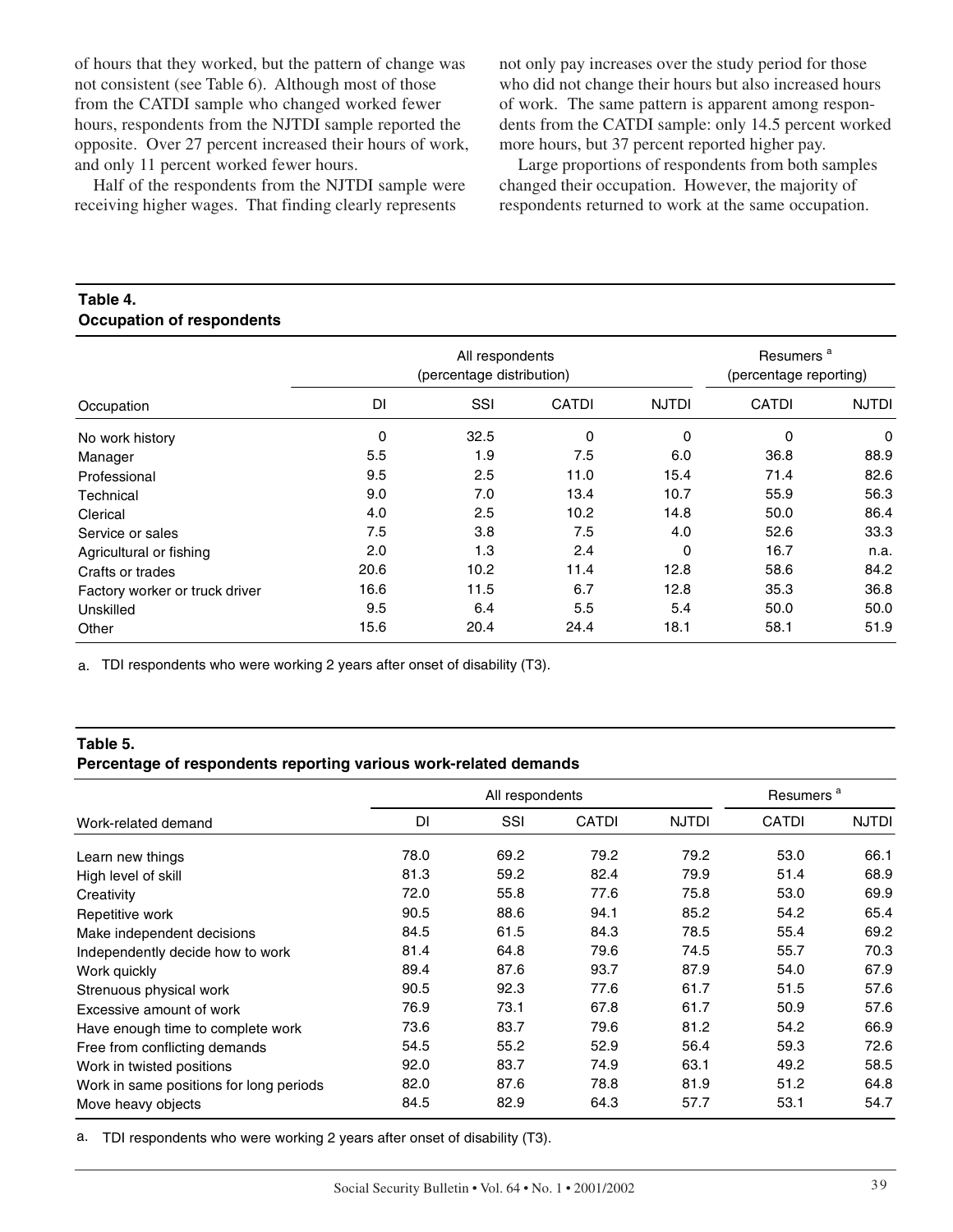### *Medical Condition*

*Pain Intensity.* Study respondents were asked to rate the intensity of their pain on a scale of 1 to 10. Their responses were then categorized as none (1), mild (2-4), moderate (5-7), or severe (8-10). Table 7 shows the responses from all four study cohorts and for work resumers from the CATDI and NJTDI cohorts.

Over 90 percent of the respondents from both the DI and SSI samples reported pain that was either moderate or severe. The percentage of respondents from the SSI sample who reported severe pain was particularly high

#### **Table 6.**

**Percentage of resumers reporting changes in hours worked, wages, and occupation between when they stopped working and 2 years later** 

| Characteristic           | CATDI | <b>NJTDI</b> |
|--------------------------|-------|--------------|
| Resumers as a percentage |       |              |
| of all respondents       | 53.1  | 65.8         |
| Hours worked             |       |              |
| Fewer                    | 39.1  | 11.2         |
| More                     | 14.5  | 27.6         |
| No change                | 46.4  | 61.2         |
| Wages                    |       |              |
| Higher                   | 37.0  | 50.0         |
| Lower                    | 30.4  | 16.3         |
| Same                     | 32.6  | 33.7         |
| Occupation               |       |              |
| Same                     | 52.2  | 67.3         |
| Different                | 47.8  | 32.7         |

NOTE: Resumers are TDI respondents who were working 2 years after onset of disability (T3).

#### **Table 7.**

# **Pain intensity of respondents 2 years after they stopped working**

| Pain                               |                            | All respondents<br>(percentage distribution) | Resumers <sup>a</sup><br>(percentage<br>reporting) |                              |                              |                              |
|------------------------------------|----------------------------|----------------------------------------------|----------------------------------------------------|------------------------------|------------------------------|------------------------------|
| intensity                          | DI                         | SSI                                          | CATDI                                              | NJTDI                        | CATDI                        | NJTDI                        |
| None<br>Mild<br>Moderate<br>Severe | 0.5<br>6.7<br>46.2<br>46.7 | 0.8<br>7.6<br>28.0<br>63.6                   | 13.0<br>27.2<br>38.9<br>20.9                       | 20.1<br>24.6<br>33.6<br>21.6 | 87.1<br>76.9<br>50.5<br>24.0 | 88.9<br>81.8<br>71.1<br>44.8 |

a. TDI respondents who were working 2 years after onset of disability (T3).

(over 63 percent). By contrast, most respondents from the TDI samples reported pain that was either mild or moderate. About 20 percent of respondents from both groups reported severe pain.

Close to 90 percent of respondents from both TDI samples who reported they had no pain had returned to work at T3, and close to 80 percent of those who reported mild pain had done so. Smaller, yet considerable, percentages of those who reported greater levels of pain had returned to work. Those percentages were larger for the NJTDI cohort than for their California counterparts: over 70 percent of resumers from New Jersey who reported moderate pain and about 45 percent who reported severe pain had returned to work, compared with about 50 percent and 24 percent for resumers from California.

These responses show that the intensity of pain differed considerably between recipients of DI and SSI benefits on the one hand and TDI recipients on the other. Respondents from the TDI samples as a group were in much less pain. In addition, a clearly defined correlation was seen between the intensity of pain and the tendency to return to work.

*Functional Capacity.* The Hanover ADL Scale measures limitations on functions due to back pain using 12 activities of daily living. The range of values on the scale is from 0 (the greatest possible limitation) to 100 (no limitations). The WIR study categorized scores of 0 to 40 as low, 41 to 70 as moderate, and 71 to 100 as good. Table 8 shows values from the scale for all TDI respondents and for those who were working at T3.

The scores of the respondents from the entire sample were about evenly distributed among the three categories. Only about one-third of respondents with low scores were working, but 74 percent of those with moderate scores and 80 percent of those with good

**Table 8.** 

# **Functional capacity of TDI respondents 2 years after they stopped working**

| <b>Functional capacity</b> | All TDI<br>respondents<br>(percentage<br>distribution) | TDI<br>resumers <sup>"</sup><br>(percentage)<br>reporting) |
|----------------------------|--------------------------------------------------------|------------------------------------------------------------|
| Low                        | 33.0                                                   | 33.1                                                       |
| Moderate                   | 31.6                                                   | 74.0                                                       |
| Good                       | 35.4                                                   | 80.5                                                       |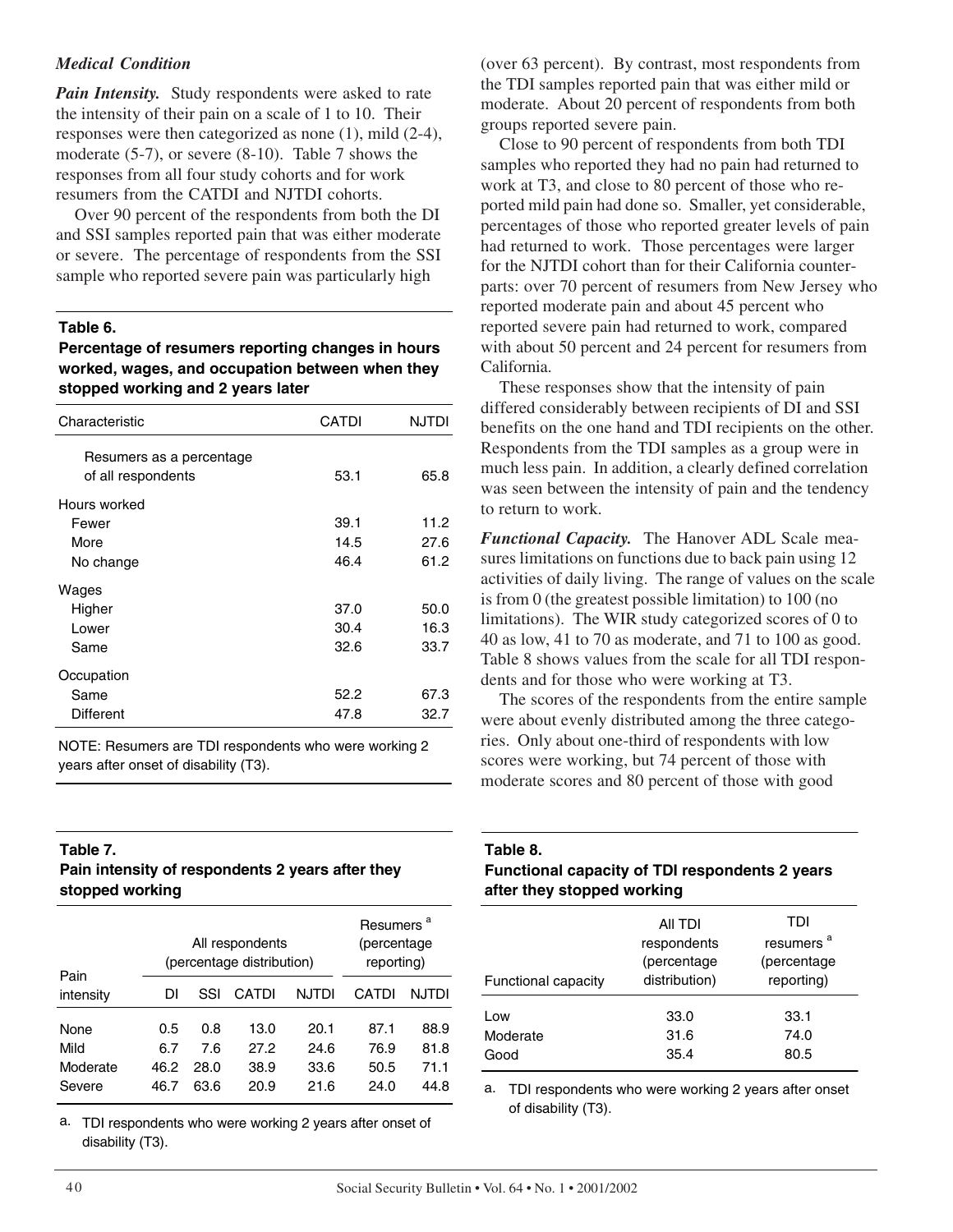scores had returned to work. That finding establishes a clear correlation between functional capacity and work resumption.

*Prevalence and Effect of Other Chronic Diseases.* To form a basis for evaluating the effect of other impairments on work reintegration, we asked study respondents whether they had other chronic diseases. Table 9 shows the percentages of respondents from each cohort and of work resumers from the TDI cohorts who reported other chronic conditions and the types of conditions they reported.

About 80 percent of respondents from the DI and SSI samples had other chronic diseases, compared with only about half of those from the TDI samples. Rheumatism was the most frequently reported condition for DI and SSI respondents. Heart or vascular disease, chronic headaches, and respiratory problems were also commonly reported. Among the TDI respondents, the most commonly reported ailments were chronic headaches, rheumatism, and heart or vascular disease, but in each case the incidence was much lower.

Overall, the prevalence of other chronic diseases had a negligible effect on the tendency of TDI recipients with back disorders to return to work. Only the presence of heart or vascular disease had a significant effect for both TDI cohorts.

#### *Medical and Nonmedical Interventions*

*Types of Medical Providers and Treatments Received.* The vast majority of respondents from all four study cohorts were treated by a family doctor, specialist, and physical therapist (see Table 10). Only about a quarter or less of the respondents were treated by a company doctor, perhaps because most were not injured on the job.

Respondents from all study cohorts received a wide range of treatments, and there was a great deal of consistency among cohorts in the treatments applied. The most common treatments for all four cohorts were X-rays, pain-relieving injections or medications, heat or cold, and muscle training or range-of-motion exercises. Acupuncture, mud packing, and medicinal baths were the least common. Acupuncture was commonly used in Sweden, but it was no more successful than other treatments in promoting work resumption. One noticeable difference in the application of treatments was that walking aids or crutches were used much more frequently by DI and SSI beneficiaries than by TDI recipients.

The proportions of respondents from both TDI samples who were working at T3 and who had had back surgery were higher than for any other treatment  $(68.8)$ percent of NJTDI respondents and 57.6 percent of CATDI respondents). However, the differences were not statistically significant. Thus, we cannot conclude that back surgery, or any other treatment, was more successful than other treatments in helping TDI recipients return to work. Also, it is noteworthy that comparable proportions of DI and SSI beneficiaries generally had the same treatments, but few of them reentered the workforce.

#### *Vocational and Other Nonmedical Interventions.*

Respondents were asked to provide information about a range of vocational and other nonmedical interventions that were used to assist them in returning to work.

#### **Table 9.**

#### **Percentage of respondents reporting other chronic diseases**

|                                        | All respondents |      |              |              | Resumers <sup>a</sup> |              |
|----------------------------------------|-----------------|------|--------------|--------------|-----------------------|--------------|
| Chronic disease                        | DI              | SSI  | <b>CATDI</b> | <b>NJTDI</b> | <b>CATDI</b>          | <b>NJTDI</b> |
| Respondents with at least              |                 |      |              |              |                       |              |
| one other disease                      | 79.2            | 82.6 | 52.7         | 55.7         | 46.7                  | 59.0         |
| Respiratory                            | 18.4            | 28.4 | 7.7          | 3.4          | 35.0                  | 60.0         |
| Heart or vascular                      | 31.6            | 26.8 | 12.3         | 10.8         | 37.5                  | 25.0         |
| <b>Rheumatism</b>                      | 50.0            | 55.2 | 17.4         | 15.5         | 53.3                  | 47.8         |
| <b>Diabetes</b>                        | 15.6            | 14.8 | 4.6          | 7.4          | 50.0                  | 63.6         |
| Cancer                                 | 3.3             | 5.9  | 1.2          | 1.3          | 0                     | 50.0         |
| Neurological                           | 13.3            | 15.0 | 4.7          | 4.1          | 33.3                  | 50.0         |
| Chronic headaches                      | 22.2            | 33.5 | 17.7         | 20.8         | 34.8                  | 58.1         |
| Musculoskeletal disorders other than a |                 |      |              |              |                       |              |
| back disorder                          | 28.8            | 30.7 | 17.8         | 20.1         | 47.8                  | 46.7         |
| Other chronic diseases                 | 26.5            | 22.4 | 11.5         | 24.2         | 46.7                  | 61.1         |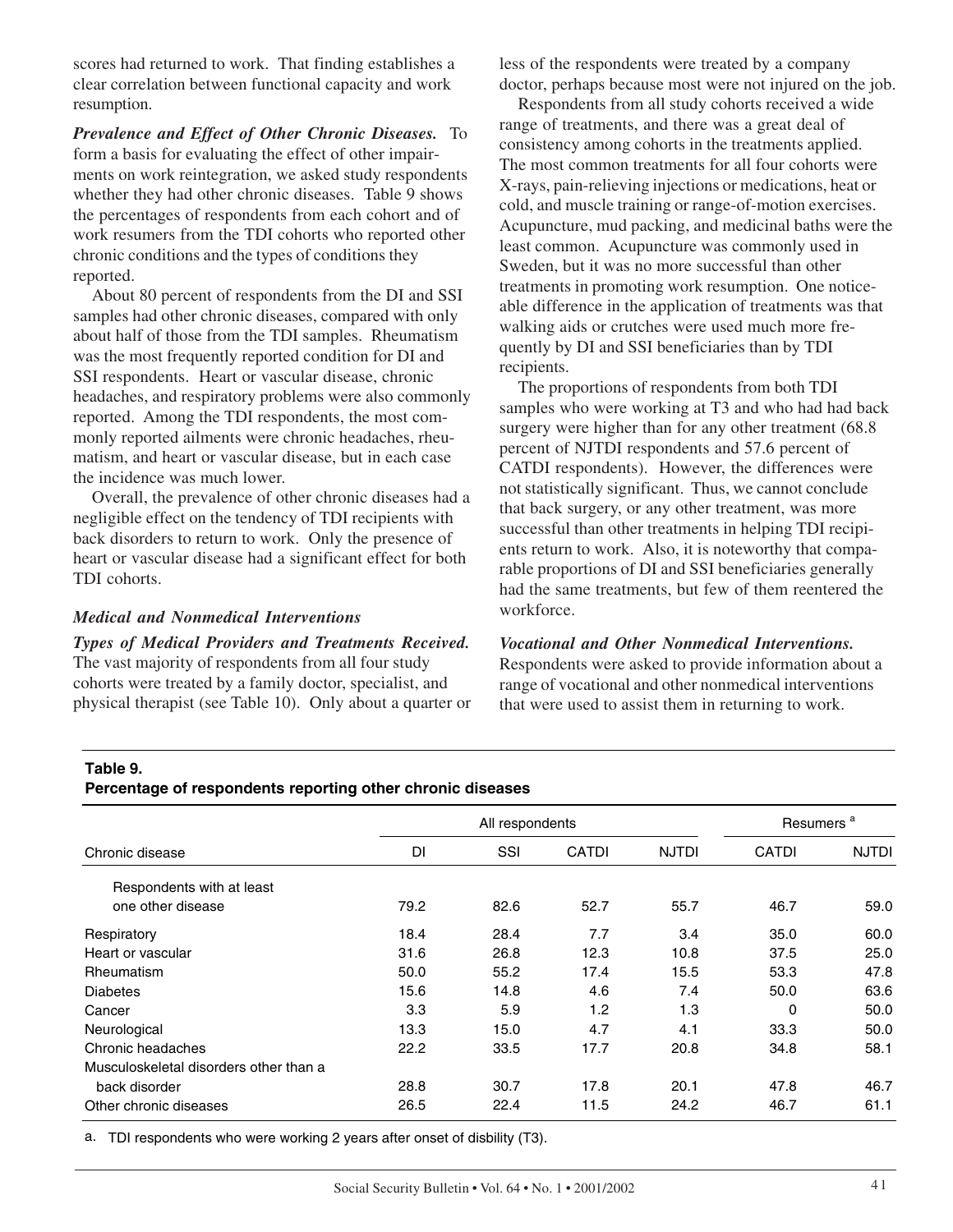Table 11 shows the proportions of respondents and of work resumers from the TDI samples who were afforded such assistance.

An adapted workplace is one in which the employer has agreed to make changes in the work environment that enable a worker to overcome his or her incapacity. Significant proportions of resumers from both the CATDI cohort (73 percent) and the NJTDI cohort (89 percent) reported that their workplaces had been adapted. (Workplace accommodations are shown in Table 11 only for work resumers, since they do not apply to those who have not returned to work.)

Vocational capacity testing is ordinarily conducted for purposes of developing a rehabilitation plan. However, the data in Table 11 indicate that rehabilitation plans were often made without such testing. The data do not indicate that rehabilitation plans had a positive impact on returning to work, since the proportions of resumers who had such plans were lower than for those who did not have them. The reason is that respondents who had a rehabilitation plan were more severely disabled than those who did not. Over 50 percent of respondents who had a rehabilitation plan had a low level of functional capacity, compared with about 25 percent of those who

**Table 10.** 

|  | Percentage of respondents reporting medical interventions, by type of provider and treatment received |
|--|-------------------------------------------------------------------------------------------------------|
|  |                                                                                                       |

|                                      |      | Resumers <sup>a</sup> |       |              |              |              |
|--------------------------------------|------|-----------------------|-------|--------------|--------------|--------------|
| Provider and treatment               | DI   | SSI                   | CATDI | <b>NJTDI</b> | <b>CATDI</b> | <b>NJTDI</b> |
| Type of provider                     |      |                       |       |              |              |              |
| Family doctor                        | 92.9 | 94.9                  | 87.6  | 77.9         | 51.1         | 62.1         |
| Company doctor                       | 26.4 | 13.4                  | 23.6  | 17.4         | 39.3         | 42.3         |
| Specialist                           | 92.9 | 82.8                  | 84.6  | 87.2         | 51.1         | 63.1         |
| Physical therapist                   | 81.6 | 68.8                  | 73.7  | 71.8         | 51.8         | 59.8         |
| Treatment received                   |      |                       |       |              |              |              |
| X-ray                                | 97.6 | 97.5                  | 94.2  | 98.0         | 52.2         | 65.1         |
| Hospitalization                      | 59.4 | 46.5                  | 43.1  | 55.0         | 57.1         | 65.9         |
| Back surgery                         | 49.5 | 38.9                  | 38.1  | 51.7         | 57.6         | 68.8         |
| Heat or cold                         | 83.5 | 78.3                  | 83.5  | 91.3         | 53.9         | 64.7         |
| Electric therapy                     | 73.6 | 57.3                  | 71.2  | 74.5         | 50.8         | 61.3         |
| Acupuncture                          | 13.7 | 14.6                  | 17.3  | 8.7          | 48.9         | 38.5         |
| Pain-relieving injection or medicine | 96.7 | 94.9                  | 88.1  | 89.9         | 52.0         | 64.2         |
| Massage                              | 63.2 | 59.9                  | 70.4  | 62.4         | 52.5         | 59.1         |
| Manipulation, traction, or zone      | 59.0 | 54.1                  | 72.7  | 61.7         | 50.8         | 64.1         |
| Mud packing or medicinal baths       | 14.2 | 16.6                  | 11.9  | 13.4         | 35.5         | 40.0         |
| Muscle training or range-of-motion   | 81.6 | 70.7                  | 82.7  | 85.2         | 53.0         | 64.6         |
| Walking aids or crutches             | 68.4 | 70.7                  | 42.7  | 32.9         | 43.2         | 46.9         |
| Corset or external support           | 75.5 | 78.3                  | 71.9  | 61.7         | 50.8         | 60.9         |

TDI respondents who were working 2 years after onset of disability (T3).

#### **Table 11.**

# **Percentage of respondents reporting nonmedical interventions**

|                            |      | All respondents |              |              |              | Resumers <sup>a</sup> |  |
|----------------------------|------|-----------------|--------------|--------------|--------------|-----------------------|--|
| Intervention received      | DI   | SSI             | <b>CATDI</b> | <b>NJTDI</b> | <b>CATDI</b> | <b>NJTDI</b>          |  |
| Adapted workplace          | 0    | 0               | 0            | 0            | 72.7         | 89.3                  |  |
| Vocational capacity tested | 21.3 | 14.0            | 15.8         | 20.1         | 51.2         | 80.0                  |  |
| Rehabilitation plan        | 33.6 | 26.8            | 24.8         | 12.8         | 21.9         | 47.4                  |  |
| Job training or vocational |      |                 |              |              |              |                       |  |
| education                  | 6.1  | 5.3             | 16.7         | 12.8         | 55.8         | 73.7                  |  |
| General education          | 7.1  | 4.6             | 18.5         | 15.4         | 56.3         | 73.9                  |  |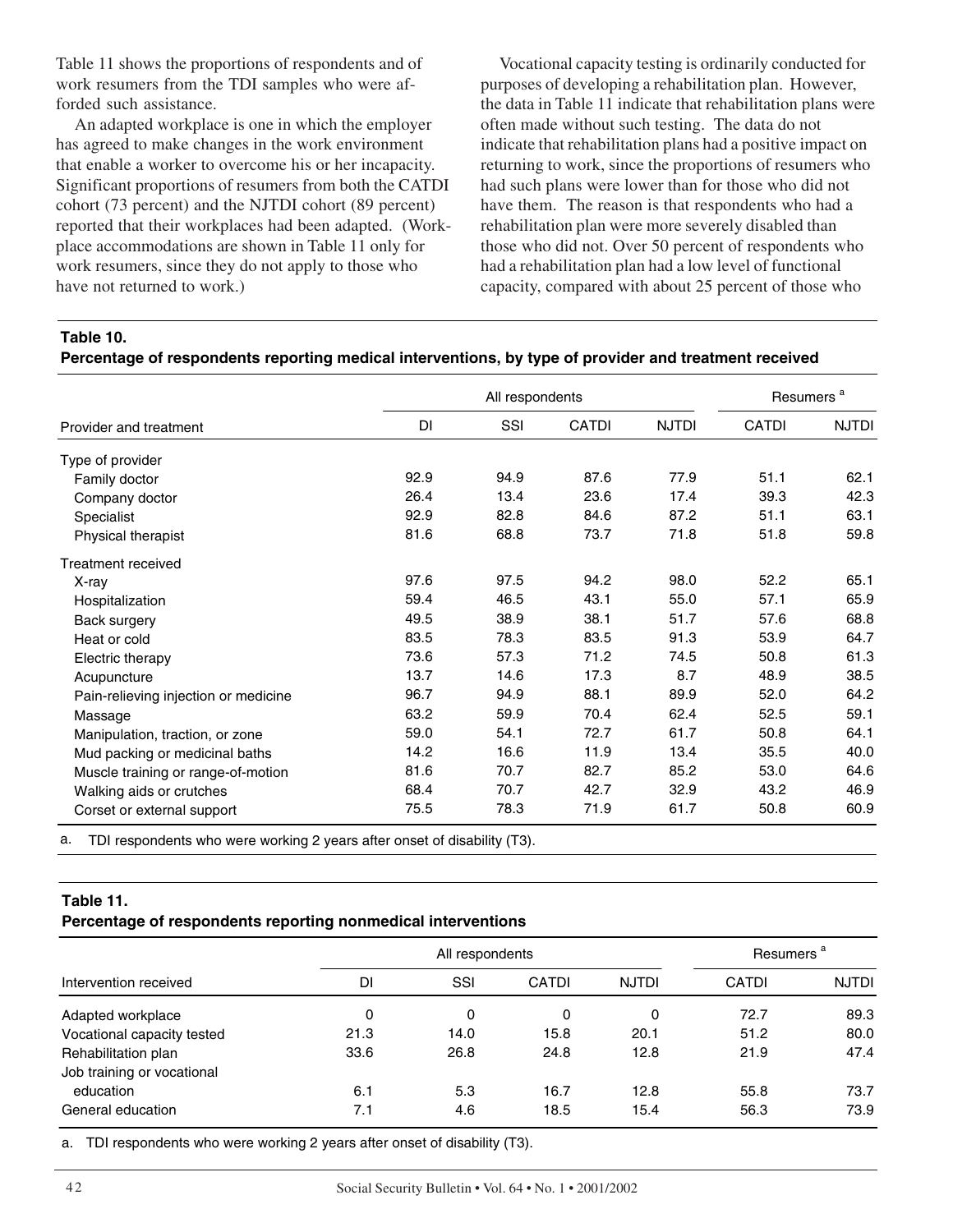did not. In addition, over 75 percent of respondents with a rehabilitation plan reported severe pain, compared with only half of those without a plan.

The TDI respondents were more likely than the DI and SSI respondents to have received job training, vocational education, or general education, but the proportion who did so did not exceed 20 percent for any cohort. The percentages of TDI respondents who received those services and returned to work were not statistically different from those of TDI respondents who returned to work and did not receive them.

# *Reasons for Not Returning to Work*

Back problems were the primary factor preventing DI and SSI beneficiaries from returning to work (see Table 12). Some had developed other health problems that prevented them from working, but few were in nonwork status as the result of other circumstances such as pregnancy or school attendance. By contrast, about 75 percent of nonresumers who had been receiving TDI benefits were prevented from working by their back condition. Most of the remaining 25 percent could not work because of circumstances other than a disabling condition.

# *Award of DI or SSI Benefits to TDI Recipients*

TDI benefits are paid for a maximum of 6 months in New Jersey and 12 months in California. Those benefits had been terminated for all respondents at T3. Respondents who were not working were asked about the

### **Table 12.**

**Percentage distribution of nonresumers, by reason for not working, and percentage of TDI nonresumers awarded benefits** 

|                                                      | DΙ   | SSI  | CATDI | NJTDI |
|------------------------------------------------------|------|------|-------|-------|
| Nonresumers as a<br>percentage of all<br>respondents | 95.3 | 95.5 | 46.9  | 34.2  |
| Reason for not working                               |      |      |       |       |
| Back problems                                        | 90.3 | 83.4 | 73.5  | 75.7  |
| Other health problems                                | 8.6  | 14.0 | 7.8   | 8.1   |
| Other circumstances                                  | 1.1  | 2.6  | 18.6  | 16.2  |
| Awarded benefits for DI,<br>SSI, or both             | n.a. | n.a. | 53.2  | 42.9  |
|                                                      |      |      |       |       |

NOTES: Nonresumers are respondents who were not working 2 years after onset of disability (T3).

n.a. = not applicable.

receipt of DI or SSI benefits. Approximately 53 percent of nonresumers from the CATDI sample and 43 percent of those from the NJTDI sample reported that they were receiving such benefits (see Table 12).

We looked at a number of variables to determine whether there were any differences between nonresumers who were awarded DI or SSI benefits and those who were not, and we found two significant differences. About 52 percent of those awarded benefits were aged 50-59, compared with about 22 percent of those who were not awarded benefits. Also, 50 percent of awardees reported severe pain, compared with 34 percent of the latter group. Age and severity of impairment are among the factors considered in determining eligibility for DI and SSI benefits.

A person can receive DI benefits while working if the amount of the earnings does not exceed what is considered to be substantial gainful activity (currently \$780 per month). Also, SSI benefits are payable to disabled recipients, provided that the recipient's total income does not exceed the allowable amount. About 5 percent of respondents from the TDI cohorts who were working at T3 reported that they were receiving DI or SSI benefits.

# *Conclusions and Policy Implications*

One of the most noteworthy findings from this study is the dramatic difference in the rate of work resumption between TDI recipients (53 percent to 65 percent) and DI or SSI beneficiaries (less than 5 percent). The difference is largely due to the requirements for eligibility. TDI benefits are paid based on certification by the disabled person's physician, and benefits begin on the first day of disability. By contrast, eligibility for DI and SSI benefits is based on a severe disability determined through a comprehensive disability determination process that often takes several months. In addition, the DI program entails a 5-month waiting period. For both DI and SSI, a person must be unable to engage in substantial gainful activity for at least a year. Thus, as expected, those who become eligible for DI or SSI benefits are more severely disabled for a longer period of time than TDI recipients.

The study data show considerable differences between the two populations that support this assumption. DI and SSI beneficiaries are about 10 years older than TDI recipients at the onset of disability, and they have less education. They are more likely to have occupations with greater physical demands, and they report higher levels of pain combined with lower levels of functional capacity. Finally, they report a much higher incidence of serious chronic illness.

There is no type of medical treatment that is significantly more effective than others in helping persons with